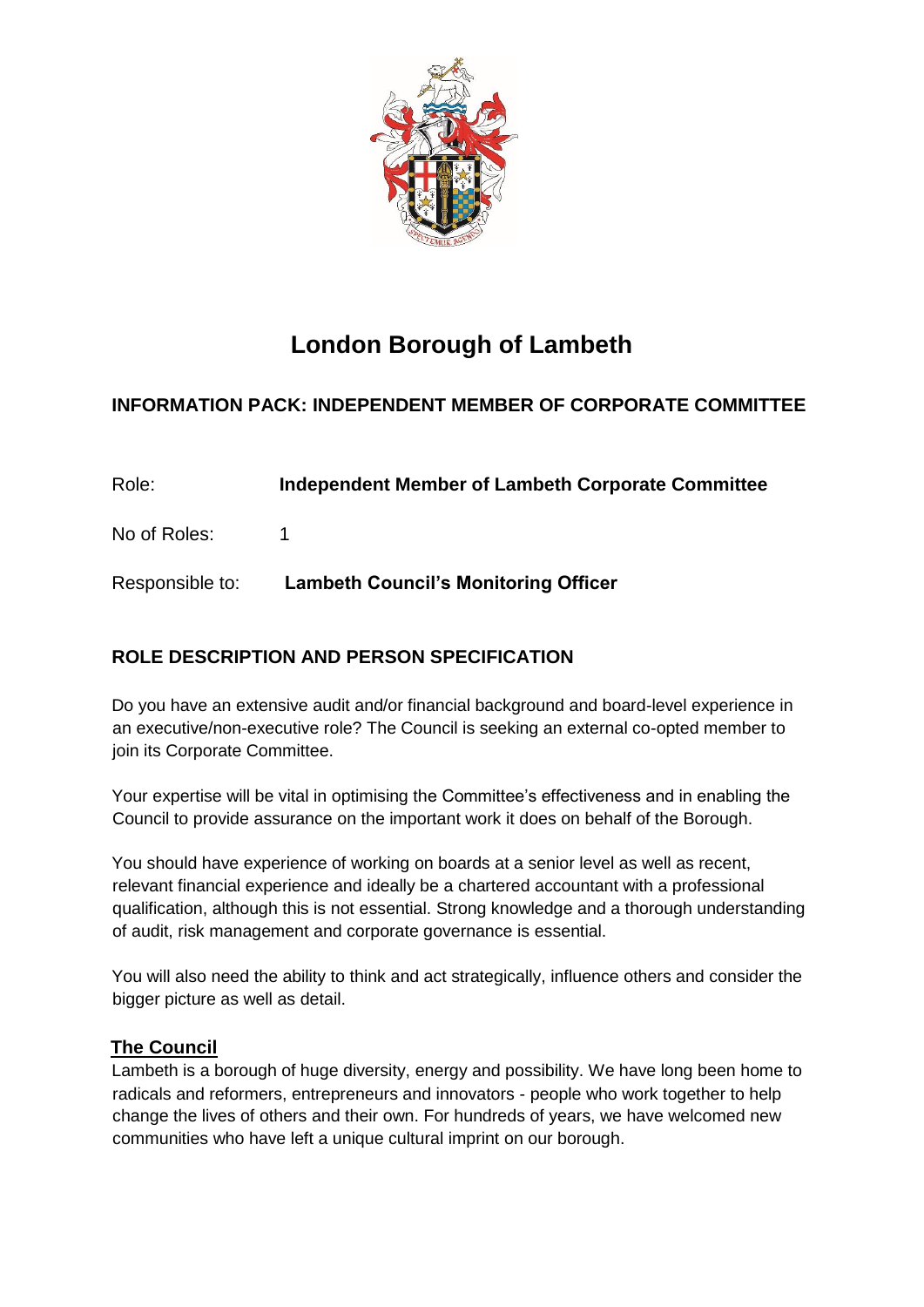We all know that we are now living and working in a volatile and uncertain world, with increasing and changing challenges, budget cuts to services, an unstable economy and the threat of a changing climate. Local areas need to work in new ways, with strength and creativity to tackle these challenges.

Through Lambeth First - a partnership between the Council, the NHS, businesses, community groups and charities across the borough - we have brought together feedback from residents and identified four big ambitions and 20 goals to focus our work together over the next two years in our Borough Plan which is summarised in the diagram below.



### **The Role**

The Council is seeking to appoint an Independent (co-opted) Member to join the Corporate Committee for a term of 4 years, who will complement the skills and expertise of the Committee and work to provide robust and constructive challenge.

The Council recognises the valuable input and different perspective independent co-opted Members bring into the Council's decision-making process. Some compulsory training will be provided as part of the meeting agendas.

A co-optee's role is to complement, rather than replace, the role of elected Members who remain accountable to the electorate and are ultimately responsible for decision making. The co-optee will be a non-voting member of the Committee. The Membership of the Committee, set out in the Constitution, is Five Councillors, plus up to two non-voting coopted Members. The Members Allowances Scheme does not provide for an allowance for non-voting co-opted members on Corporate Committee.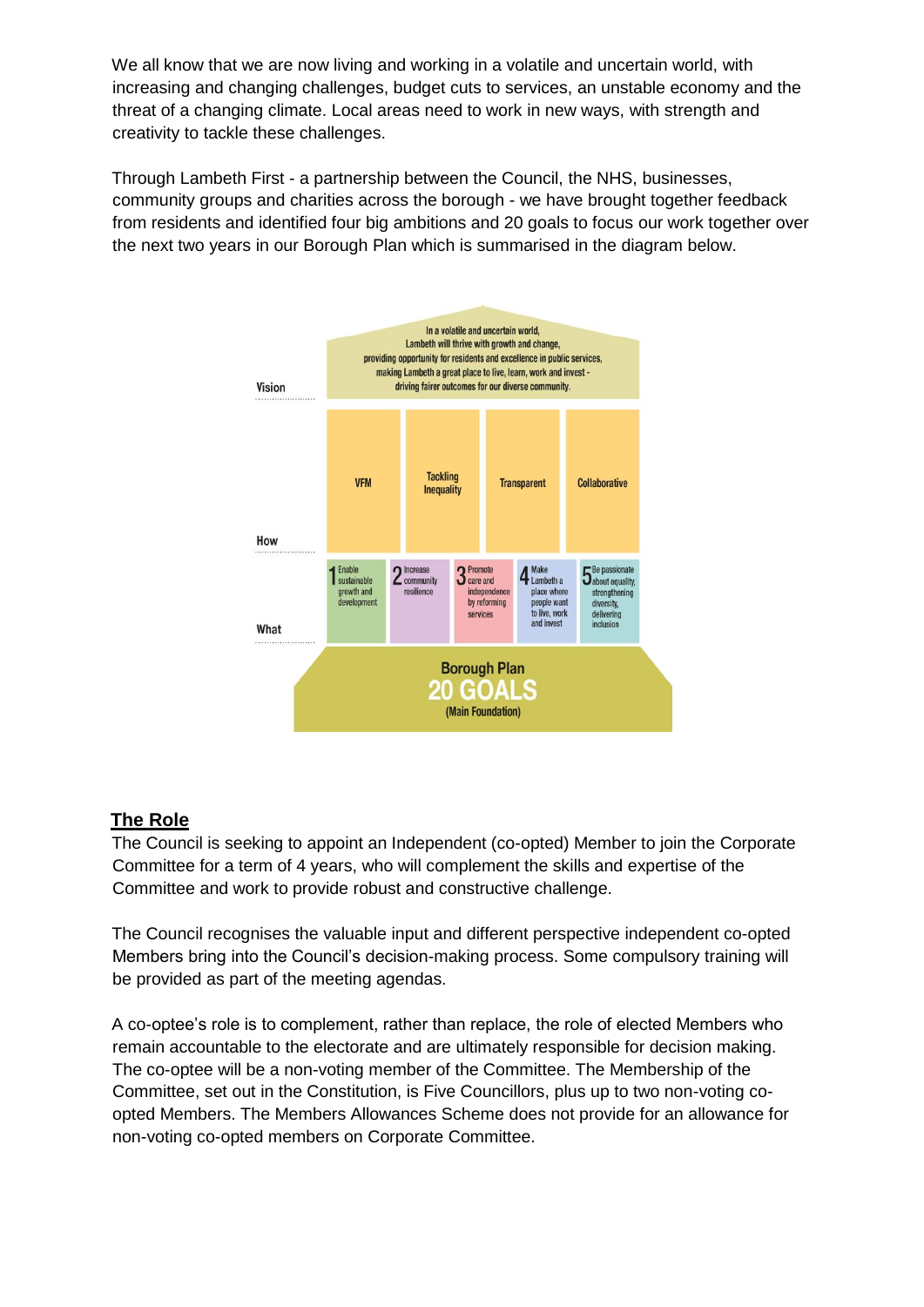## **The Corporate Committee**

The purpose of the Committee is:

• to provide independent assurance on corporate governance arrangements; the adequacy of the risk management framework and the associated control environment; independent scrutiny of the authority's financial and non-financial performance to the extent that that it affects the authority's exposure to risk and weakens the control environment; and oversight of the financial reporting process;

The Committee's responsibilities are as follows:

- To approve the Council Tax base on behalf of the Council.
- To approve the Business Rates Tax base on behalf of the Council.
- To consider and subsequently approve the Council's statement of accounts and to consider any reports produced by the Chief Finance Officer in accordance with the duty to make arrangements for the proper administration of the Council's financial affairs, but not in respect of the formulation of a plan or strategy which is a function of the Cabinet (and subject to final approval by the Council) or detailed operational matters which are within the purview of the Cabinet.
- Subject to the Council's Scheme of Delegation, to consider all personnel-related issues which are not within the terms of reference of any other committee or otherwise reserved to Council including the appointment of an independent person to undertake investigations as required into allegations of misconduct against the Chief Executive, Monitoring Officer or Chief Finance Officer.
- Subject to the Council's Scheme of Delegation to officers, to discharge the Council's functions in relation to health and safety at work, to the extent that those functions are discharged otherwise than in the Council's capacity as employer.
- To consider any adverse report issued by the Local Government Ombudsman, which includes a finding that injustice has been caused to a person aggrieved in consequence of maladministration, together with the action to be taken by the Council in response (including any compensation payments made).
- To consider any adverse report issued by the Independent Housing Ombudsman, which includes a finding that injustice has been caused to a person aggrieved in consequence of maladministration, together with the action taken by the Council in response (including any compensation payments made).
- To exercise the functions, powers and duties of the Council as Trustee of Trusts. To exercise the functions, powers and duties of the Council as Trustee of all trusts for which the Council is corporate trustee except insofar as those functions have been delegated to Strategic Directors of the Council.
- To consider nominations for Freedom of the Borough and make recommendation to the Council.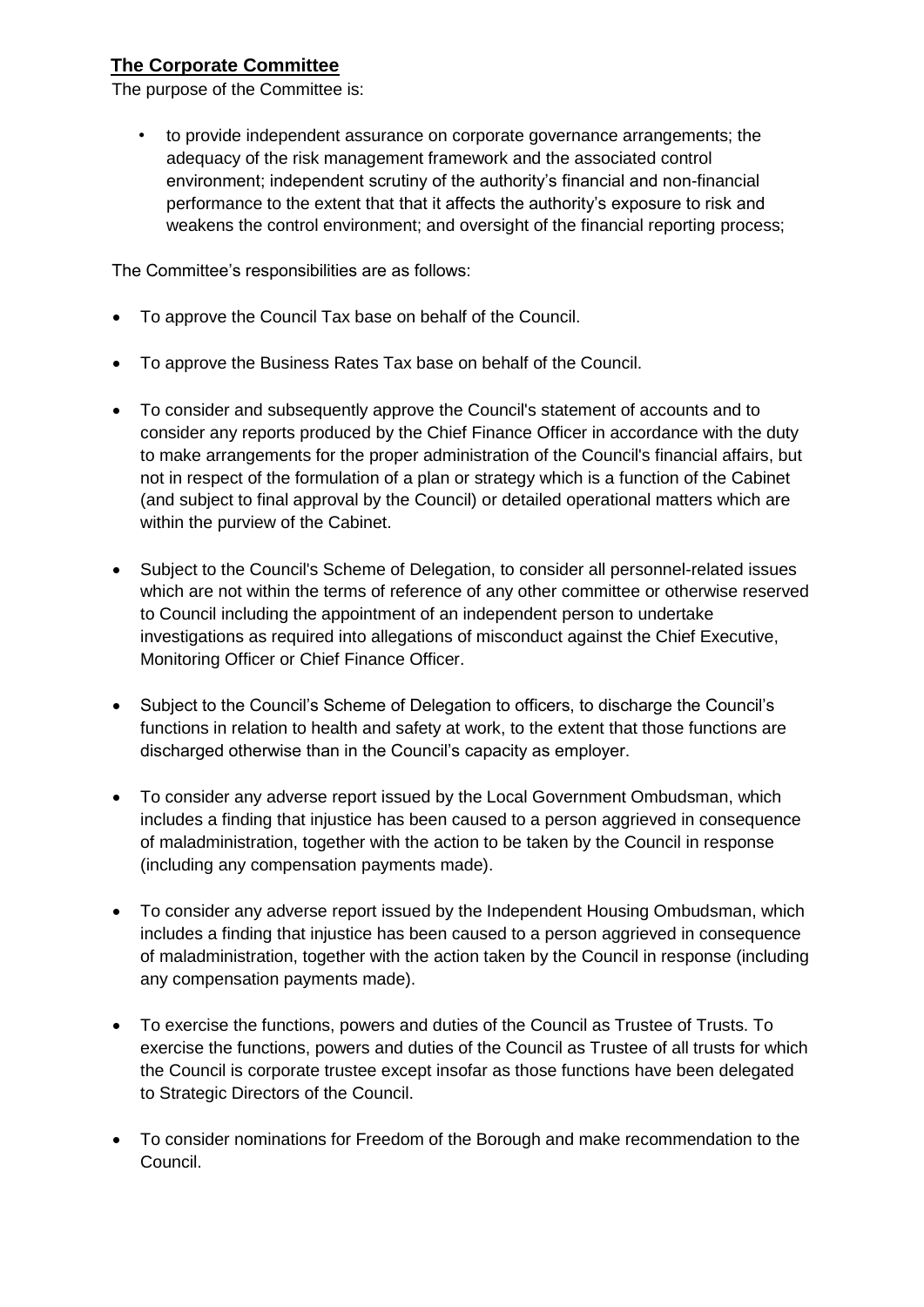- The functions of the Council under the Rush Common Act 1806, and the determination of applications for consent under the Rush Common Act 1806 other than applications for which no objections have been received that the Assistant Director, Planning and Development considers should be approved.
- To consider and approve the naming of local streets and buildings in all cases where there are unresolved objections.
- To make an order identifying a place as a designated public place for the purposes of police powers in relation to alcohol consumption (under Section 13(2) of the Criminal Justice and Police Act 2001)
- Subject to the Council's Scheme of Delegation to officers, to discharge the Council's functions in relation to elections.
- Any issue which in the professional opinion of the Chief Executive, or Strategic Directors should be referred to the Committee.
- Any matter which has been referred by the Council or from another committee for determination.
- The setting up of sub-committees and panels and the setting of their terms of reference.
- All other matters which are non-Cabinet functions and which are not otherwise reserved to Council are not within the terms of reference of any other committee and which are not delegated.

#### **Specific Audit Functions**

- To oversee and/or discharge on behalf of the Council the requirements of the updated Accounts and Audit Regulations 2011, which require the Council to 'undertake an adequate and effective internal audit of its accounting records and of its system of internal control in accordance with the proper practices in relation to internal control'.
- To review the internal audit and counter fraud strategy and to consider whether it meets recommended best practices and to champion good internal control, governance and counter fraud practice to the wider organisation.
- To review the annual counter fraud plan of activity and resources, seeking assurance that it is in line with the strategy and risk profile.
- To consider the Head of Internal Audit and Counter Fraud's annual report and opinion, and a summary of internal audit and counter fraud activity (actual and proposed) and the level of assurance it can give over the Council's corporate governance arrangements.
- To consider summaries of specific reports of internal audit, investigations and external audit reports, in particular those with an "inadequate" audit assurance assessment.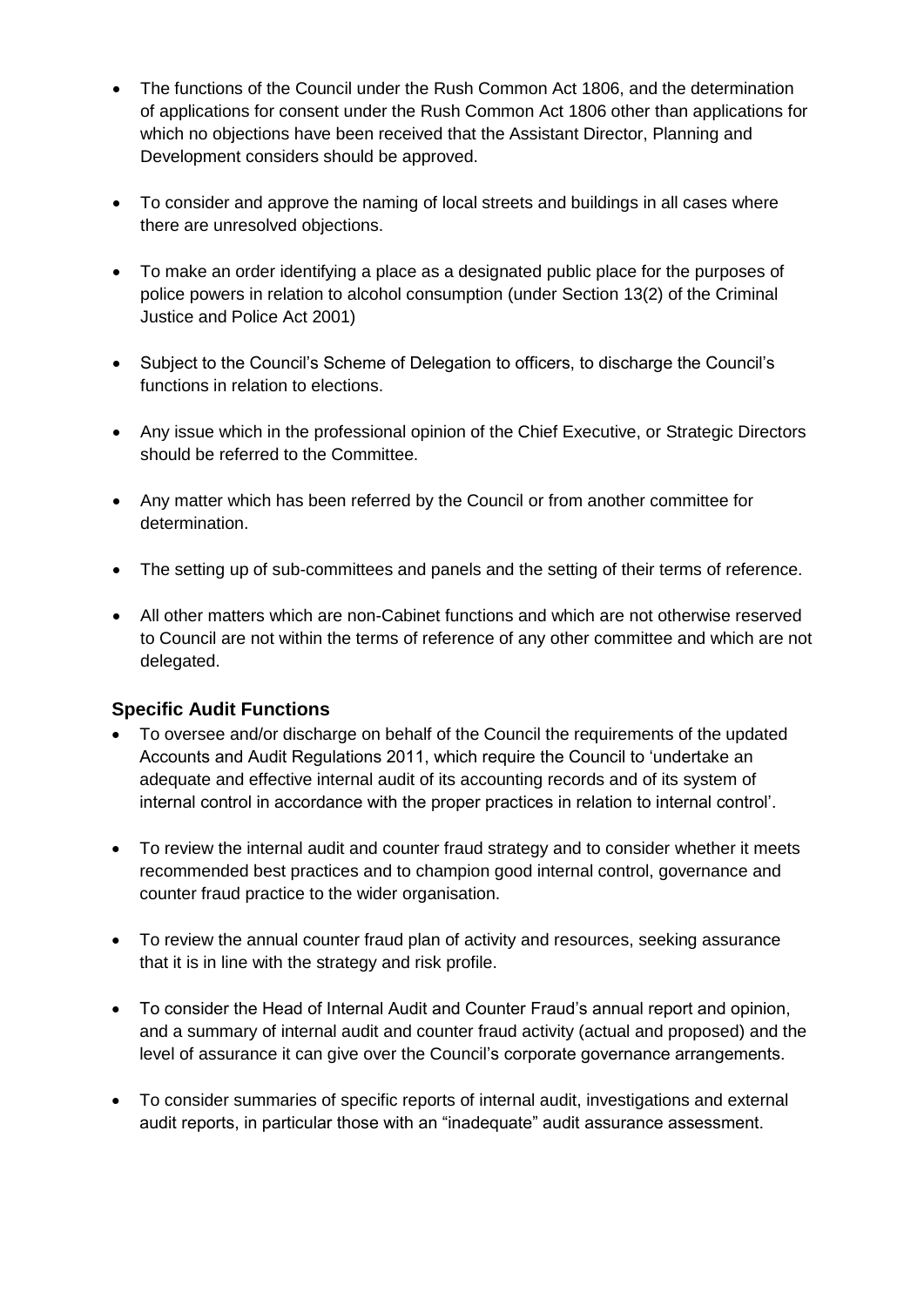- To consider reports dealing with the management and performance of the providers of internal audit services.
- To consider a report from the internal audit on agreed recommendations not implemented within a reasonable timescale.
- To consider the external auditor's annual letter (in conjunction with the Cabinet), related reports and such other reports as may be agreed with the external auditor.
- To comment on the scope and depth of external audit work and to ensure that it provides value for money.
- Following such liaison with Public Sector Appointments as necessary, to approve the appointment of the Council's external auditor.
- To consider and receive reports from the Section 151 Officer as appropriate and to commission such work from both internal and external audit as may be required.
- To monitor the effective development and operation of risk management and corporate governance in the Council.
- To monitor Council policies on 'Raising Concerns at Work'/Whistle-blowing', the counter fraud and corruption strategy and the Council's complaints process.
- To consider and approve the Council's Annual Governance Statement, including the review of the effectiveness of the assurance framework and, in particular, internal audit.
- To consider the Council's arrangements for corporate governance and agreeing necessary actions to ensure compliance with best practice and with the Council's own and other published standards and protocols.
- To review the draft annual statement of accounts for the Council and the Pensions Fund. Specifically, to consider whether appropriate accounting policies have been followed and whether there are concerns arising from the financial statements or from the audit that need to be brought to the attention of the Council. To consider the external auditor's report to those charged with governance on issues arising from the audit of the accounts, and then to formally approve the audited annual statement of accounts.
- To approve, for submission to Council, an annual report of the activities of the Committee in discharging its various audit functions.
- Pursuant to its audit and counter fraud responsibilities, to maintain an overview of the Council's compliance with the requirements of the Regulation of Investigatory Powers Act 2000 and the Bribery Act 2010.

#### Key Accountabilities

Working with officers to undertake the following: